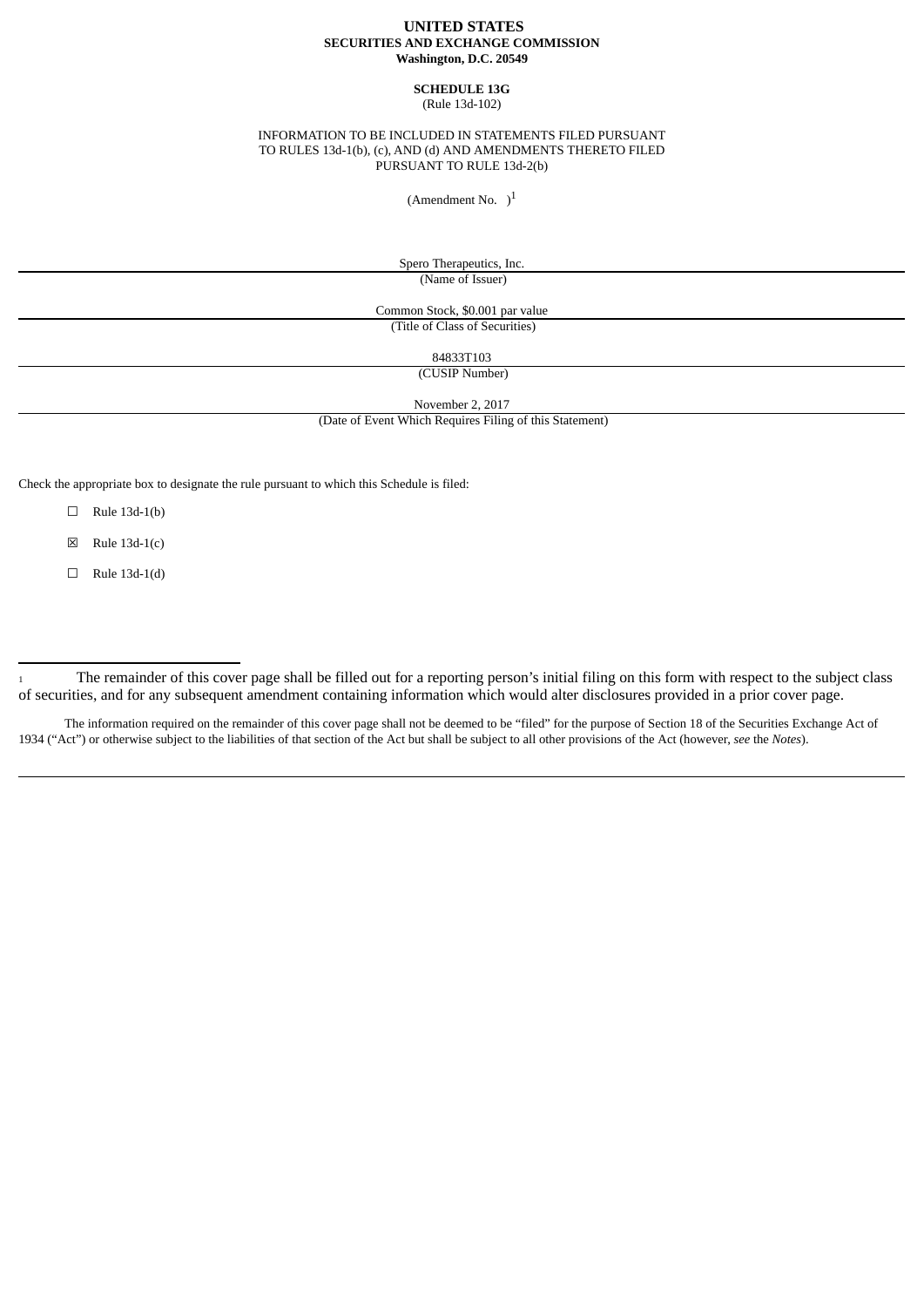| 1                   | NAME OF REPORTING PERSON       |                                                                         |     |
|---------------------|--------------------------------|-------------------------------------------------------------------------|-----|
|                     |                                |                                                                         |     |
|                     | Biotechnology Value Fund, L.P. |                                                                         |     |
| $\overline{2}$      |                                | CHECK THE APPROPRIATE BOX IF A MEMBER OF A GROUP                        | (a) |
|                     |                                |                                                                         | (b) |
|                     |                                |                                                                         |     |
| 3                   | <b>SEC USE ONLY</b>            |                                                                         |     |
|                     |                                |                                                                         |     |
|                     |                                | CITIZENSHIP OR PLACE OF ORGANIZATION                                    |     |
| $\overline{4}$      |                                |                                                                         |     |
|                     | Delaware                       |                                                                         |     |
| <b>NUMBER OF</b>    | 5                              | <b>SOLE VOTING POWER</b>                                                |     |
| <b>SHARES</b>       |                                |                                                                         |     |
| <b>BENEFICIALLY</b> |                                | 0 shares                                                                |     |
| <b>OWNED BY</b>     | 6                              | <b>SHARED VOTING POWER</b>                                              |     |
| <b>EACH</b>         |                                |                                                                         |     |
| <b>REPORTING</b>    |                                | 510,846                                                                 |     |
| PERSON WITH         | $\overline{7}$                 | <b>SOLE DISPOSITIVE POWER</b>                                           |     |
|                     |                                |                                                                         |     |
|                     |                                | 0 shares                                                                |     |
|                     | 8                              | <b>SHARED DISPOSITIVE POWER</b>                                         |     |
|                     |                                |                                                                         |     |
| 9                   |                                | 510,846<br>AGGREGATE AMOUNT BENEFICIALLY OWNED BY EACH REPORTING PERSON |     |
|                     |                                |                                                                         |     |
|                     | 510,846                        |                                                                         |     |
| 10                  |                                | CHECK BOX IF THE AGGREGATE AMOUNT IN ROW (9) EXCLUDES CERTAIN SHARES    | П   |
|                     |                                |                                                                         |     |
|                     |                                |                                                                         |     |
| 11                  |                                | PERCENT OF CLASS REPRESENTED BY AMOUNT IN ROW (9)                       |     |
|                     |                                |                                                                         |     |
|                     | 3.7%                           |                                                                         |     |
| 12                  | TYPE OF REPORTING PERSON       |                                                                         |     |
|                     |                                |                                                                         |     |
|                     | PN                             |                                                                         |     |

<u> 1980 - Johann Barbara, martxa a</u>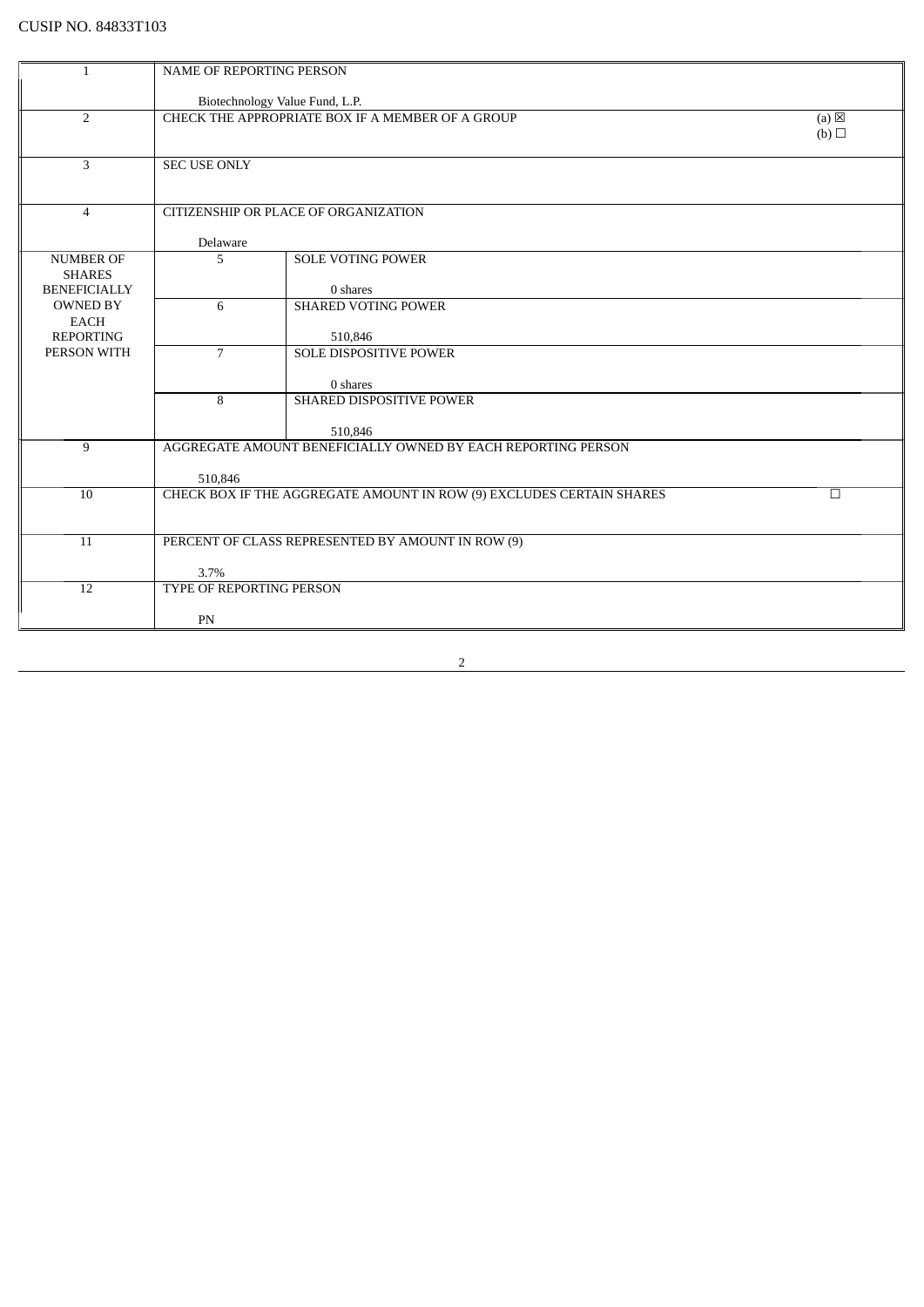| $\mathbf{1}$                      | <b>NAME OF REPORTING PERSON</b> |                                                                      |                 |
|-----------------------------------|---------------------------------|----------------------------------------------------------------------|-----------------|
|                                   |                                 |                                                                      |                 |
|                                   |                                 | Biotechnology Value Fund II, L.P.                                    |                 |
| 2                                 |                                 | CHECK THE APPROPRIATE BOX IF A MEMBER OF A GROUP                     | $(a) \boxtimes$ |
|                                   |                                 |                                                                      | (b)             |
| 3                                 | <b>SEC USE ONLY</b>             |                                                                      |                 |
|                                   |                                 |                                                                      |                 |
|                                   |                                 |                                                                      |                 |
| $\overline{4}$                    |                                 | CITIZENSHIP OR PLACE OF ORGANIZATION                                 |                 |
|                                   |                                 |                                                                      |                 |
|                                   | Delaware                        |                                                                      |                 |
| <b>NUMBER OF</b><br><b>SHARES</b> | 5                               | <b>SOLE VOTING POWER</b>                                             |                 |
| <b>BENEFICIALLY</b>               |                                 | 0 shares                                                             |                 |
| <b>OWNED BY</b>                   | 6                               | <b>SHARED VOTING POWER</b>                                           |                 |
| <b>EACH</b>                       |                                 |                                                                      |                 |
| <b>REPORTING</b>                  |                                 | 326,647                                                              |                 |
| PERSON WITH                       | $\overline{7}$                  | <b>SOLE DISPOSITIVE POWER</b>                                        |                 |
|                                   |                                 |                                                                      |                 |
|                                   | 8                               | 0 shares<br>SHARED DISPOSITIVE POWER                                 |                 |
|                                   |                                 |                                                                      |                 |
|                                   |                                 | 326,647                                                              |                 |
| 9                                 |                                 | AGGREGATE AMOUNT BENEFICIALLY OWNED BY EACH REPORTING PERSON         |                 |
|                                   |                                 |                                                                      |                 |
| $\overline{10}$                   | 326,647                         |                                                                      | $\Box$          |
|                                   |                                 | CHECK BOX IF THE AGGREGATE AMOUNT IN ROW (9) EXCLUDES CERTAIN SHARES |                 |
|                                   |                                 |                                                                      |                 |
| 11                                |                                 | PERCENT OF CLASS REPRESENTED BY AMOUNT IN ROW (9)                    |                 |
|                                   |                                 |                                                                      |                 |
|                                   | 2.4%                            |                                                                      |                 |
| 12                                | TYPE OF REPORTING PERSON        |                                                                      |                 |
|                                   | PN                              |                                                                      |                 |
|                                   |                                 |                                                                      |                 |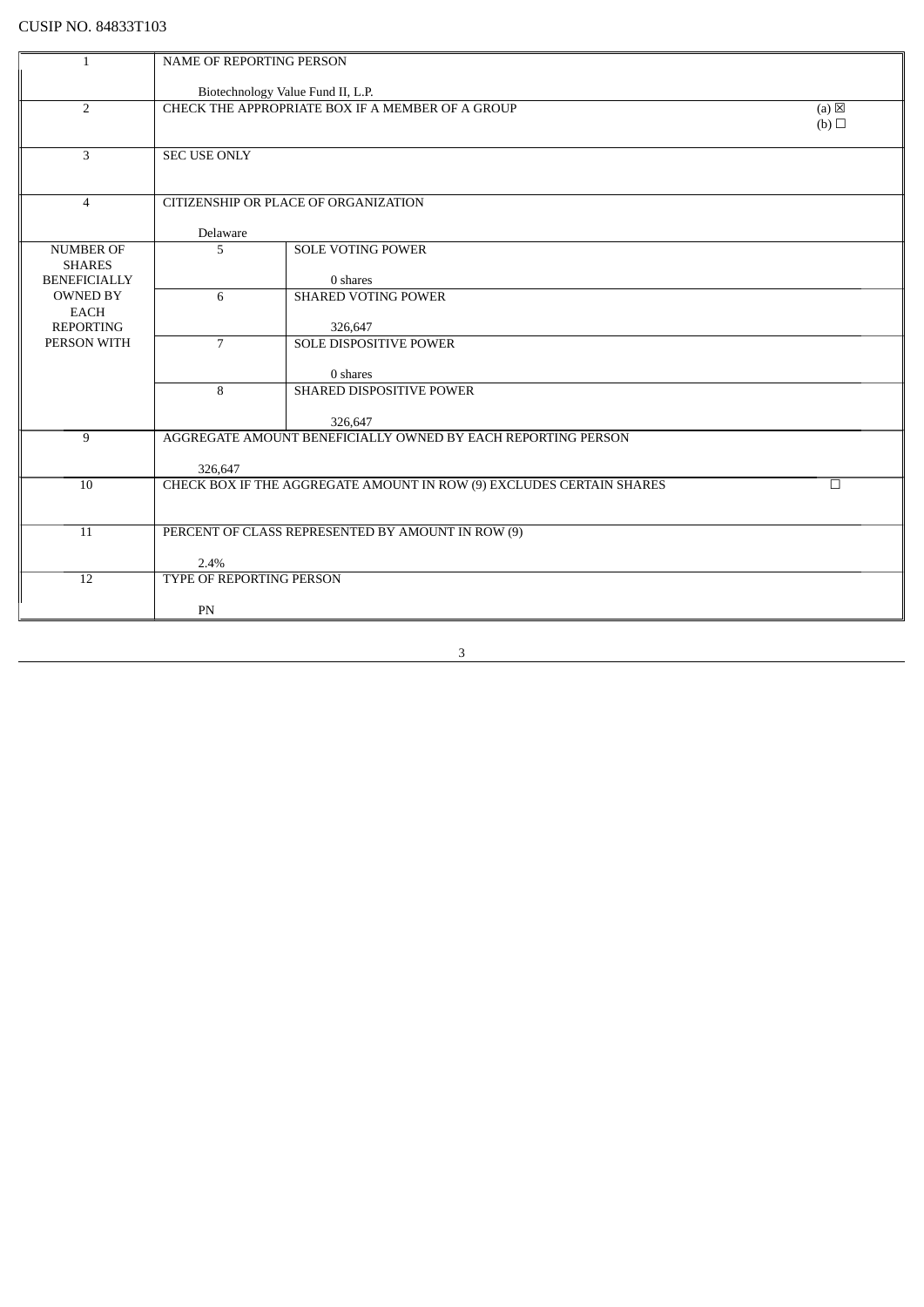|                                 | <b>NAME OF REPORTING PERSON</b> |                                                                      |                 |
|---------------------------------|---------------------------------|----------------------------------------------------------------------|-----------------|
|                                 |                                 |                                                                      |                 |
|                                 |                                 | Biotechnology Value Trading Fund OS LP                               |                 |
| $\overline{2}$                  |                                 | CHECK THE APPROPRIATE BOX IF A MEMBER OF A GROUP                     | $(a) \boxtimes$ |
|                                 |                                 |                                                                      | (b)             |
| 3                               | <b>SEC USE ONLY</b>             |                                                                      |                 |
|                                 |                                 |                                                                      |                 |
|                                 |                                 |                                                                      |                 |
| $\overline{4}$                  |                                 | CITIZENSHIP OR PLACE OF ORGANIZATION                                 |                 |
|                                 |                                 |                                                                      |                 |
| <b>NUMBER OF</b>                | Cayman Islands<br>5             | <b>SOLE VOTING POWER</b>                                             |                 |
| <b>SHARES</b>                   |                                 |                                                                      |                 |
| <b>BENEFICIALLY</b>             |                                 | 0 shares                                                             |                 |
| <b>OWNED BY</b>                 | 6                               | <b>SHARED VOTING POWER</b>                                           |                 |
| <b>EACH</b>                     |                                 |                                                                      |                 |
| <b>REPORTING</b><br>PERSON WITH | $\overline{7}$                  | 87,695<br><b>SOLE DISPOSITIVE POWER</b>                              |                 |
|                                 |                                 |                                                                      |                 |
|                                 |                                 | 0 shares                                                             |                 |
|                                 | 8                               | SHARED DISPOSITIVE POWER                                             |                 |
|                                 |                                 |                                                                      |                 |
|                                 |                                 | 87,695                                                               |                 |
| 9                               |                                 | AGGREGATE AMOUNT BENEFICIALLY OWNED BY EACH REPORTING PERSON         |                 |
|                                 | 87,695                          |                                                                      |                 |
| 10                              |                                 | CHECK BOX IF THE AGGREGATE AMOUNT IN ROW (9) EXCLUDES CERTAIN SHARES | $\Box$          |
|                                 |                                 |                                                                      |                 |
|                                 |                                 |                                                                      |                 |
| 11                              |                                 | PERCENT OF CLASS REPRESENTED BY AMOUNT IN ROW (9)                    |                 |
|                                 | Less than 1%                    |                                                                      |                 |
| 12                              | TYPE OF REPORTING PERSON        |                                                                      |                 |
|                                 |                                 |                                                                      |                 |
|                                 | PN                              |                                                                      |                 |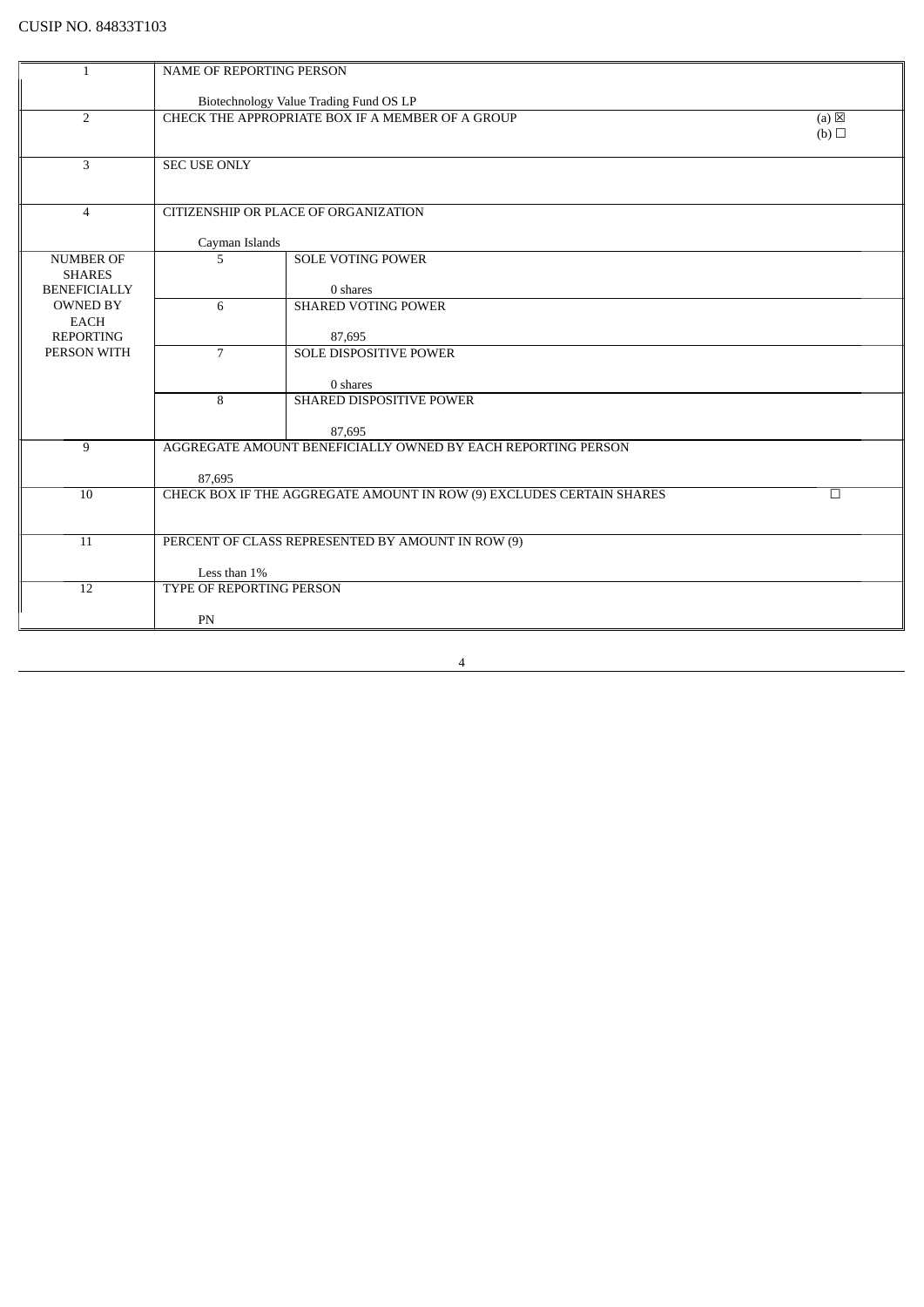| 1                   | NAME OF REPORTING PERSON         |                                                                      |                 |
|---------------------|----------------------------------|----------------------------------------------------------------------|-----------------|
|                     |                                  |                                                                      |                 |
|                     | <b>BVF Partners OS Ltd.</b>      |                                                                      |                 |
| 2                   |                                  | CHECK THE APPROPRIATE BOX IF A MEMBER OF A GROUP                     | $(a) \boxtimes$ |
|                     |                                  |                                                                      | (b)             |
|                     |                                  |                                                                      |                 |
| 3                   | <b>SEC USE ONLY</b>              |                                                                      |                 |
|                     |                                  |                                                                      |                 |
|                     |                                  |                                                                      |                 |
| $\overline{4}$      |                                  | CITIZENSHIP OR PLACE OF ORGANIZATION                                 |                 |
|                     |                                  |                                                                      |                 |
| <b>NUMBER OF</b>    | Cayman Islands<br>$\overline{5}$ | <b>SOLE VOTING POWER</b>                                             |                 |
| <b>SHARES</b>       |                                  |                                                                      |                 |
| <b>BENEFICIALLY</b> |                                  | 0 shares                                                             |                 |
| <b>OWNED BY</b>     | 6                                | <b>SHARED VOTING POWER</b>                                           |                 |
| <b>EACH</b>         |                                  |                                                                      |                 |
| <b>REPORTING</b>    |                                  | 87,695                                                               |                 |
| PERSON WITH         | $\overline{7}$                   | <b>SOLE DISPOSITIVE POWER</b>                                        |                 |
|                     |                                  |                                                                      |                 |
|                     |                                  | 0 shares                                                             |                 |
|                     | 8                                | <b>SHARED DISPOSITIVE POWER</b>                                      |                 |
|                     |                                  |                                                                      |                 |
|                     |                                  | 87,695                                                               |                 |
| 9                   |                                  | AGGREGATE AMOUNT BENEFICIALLY OWNED BY EACH REPORTING PERSON         |                 |
|                     |                                  |                                                                      |                 |
|                     | 87,695                           |                                                                      |                 |
| 10                  |                                  | CHECK BOX IF THE AGGREGATE AMOUNT IN ROW (9) EXCLUDES CERTAIN SHARES | $\Box$          |
|                     |                                  |                                                                      |                 |
|                     |                                  |                                                                      |                 |
| 11                  |                                  | PERCENT OF CLASS REPRESENTED BY AMOUNT IN ROW (9)                    |                 |
|                     |                                  |                                                                      |                 |
|                     | Less than 1%                     |                                                                      |                 |
| 12                  | TYPE OF REPORTING PERSON         |                                                                      |                 |
|                     | CO                               |                                                                      |                 |
|                     |                                  |                                                                      |                 |

<u> 1980 - Johann Barn, mars ann an t-Amhain Aonaich an t-Aonaich an t-Aonaich ann an t-Aonaich ann an t-Aonaich</u>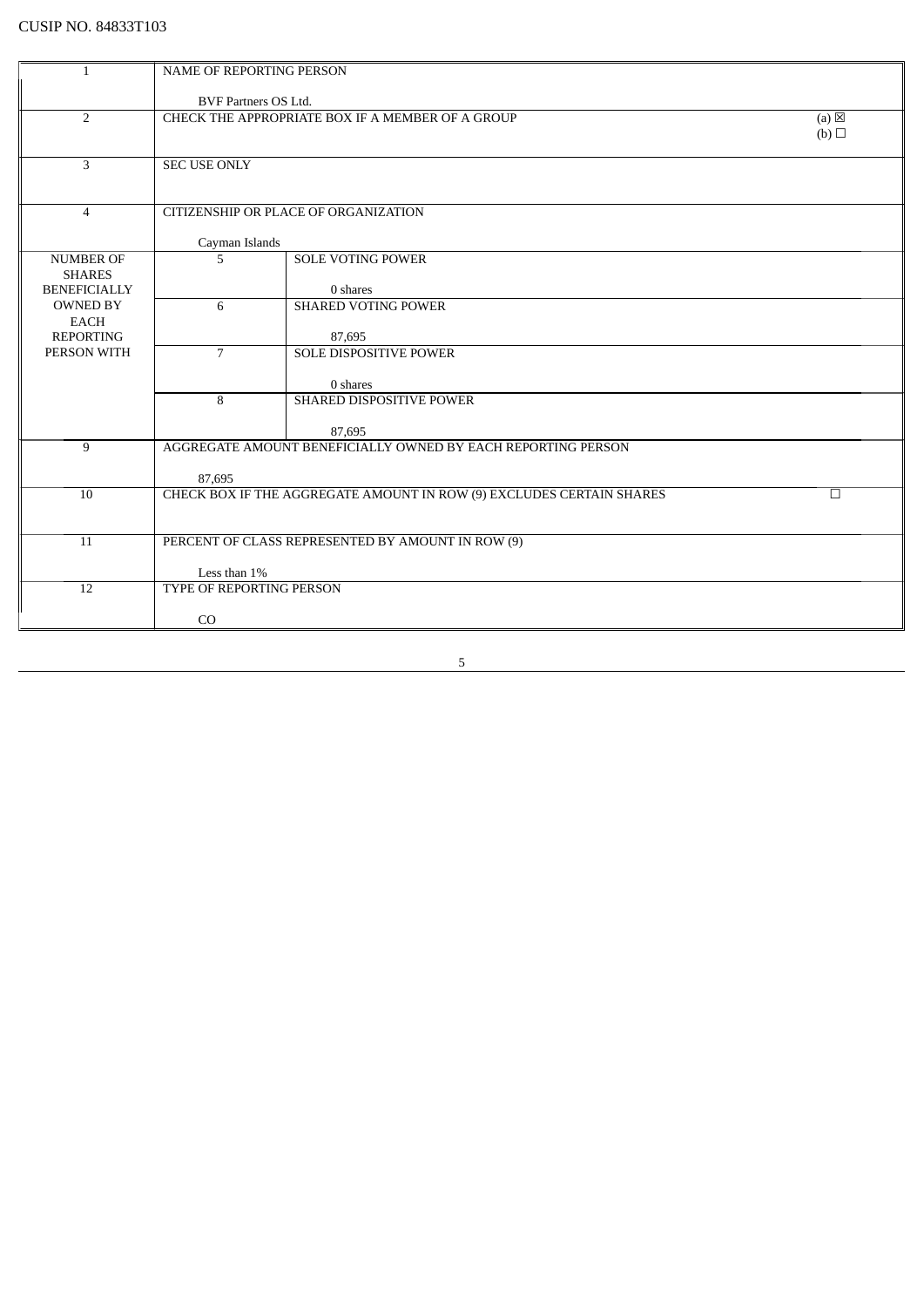| 1                                    | <b>NAME OF REPORTING PERSON</b> |                                                                      |                                           |
|--------------------------------------|---------------------------------|----------------------------------------------------------------------|-------------------------------------------|
|                                      | <b>BVF</b> Partners L.P.        |                                                                      |                                           |
| 2                                    |                                 | CHECK THE APPROPRIATE BOX IF A MEMBER OF A GROUP                     | $\overline{a}$ (a) $\overline{\boxtimes}$ |
|                                      |                                 |                                                                      | (b)                                       |
|                                      |                                 |                                                                      |                                           |
| 3                                    | <b>SEC USE ONLY</b>             |                                                                      |                                           |
|                                      |                                 |                                                                      |                                           |
|                                      |                                 |                                                                      |                                           |
| $\overline{4}$                       |                                 | CITIZENSHIP OR PLACE OF ORGANIZATION                                 |                                           |
|                                      |                                 |                                                                      |                                           |
|                                      | Delaware                        |                                                                      |                                           |
| <b>NUMBER OF</b>                     | 5                               | <b>SOLE VOTING POWER</b>                                             |                                           |
| <b>SHARES</b><br><b>BENEFICIALLY</b> |                                 |                                                                      |                                           |
| <b>OWNED BY</b>                      | 6                               | 0 shares<br><b>SHARED VOTING POWER</b>                               |                                           |
| <b>EACH</b>                          |                                 |                                                                      |                                           |
| <b>REPORTING</b>                     |                                 | 1,029,185                                                            |                                           |
| PERSON WITH                          | $\overline{7}$                  | <b>SOLE DISPOSITIVE POWER</b>                                        |                                           |
|                                      |                                 |                                                                      |                                           |
|                                      |                                 | 0 shares                                                             |                                           |
|                                      | 8                               | <b>SHARED DISPOSITIVE POWER</b>                                      |                                           |
|                                      |                                 |                                                                      |                                           |
|                                      |                                 | 1,029,185                                                            |                                           |
| 9                                    |                                 | AGGREGATE AMOUNT BENEFICIALLY OWNED BY EACH REPORTING PERSON         |                                           |
|                                      | 1,029,185                       |                                                                      |                                           |
| 10                                   |                                 | CHECK BOX IF THE AGGREGATE AMOUNT IN ROW (9) EXCLUDES CERTAIN SHARES | $\Box$                                    |
|                                      |                                 |                                                                      |                                           |
|                                      |                                 |                                                                      |                                           |
| 11                                   |                                 | PERCENT OF CLASS REPRESENTED BY AMOUNT IN ROW (9)                    |                                           |
|                                      |                                 |                                                                      |                                           |
|                                      | 7.4%                            |                                                                      |                                           |
| 12                                   | TYPE OF REPORTING PERSON        |                                                                      |                                           |
|                                      | PN, IA                          |                                                                      |                                           |
|                                      |                                 |                                                                      |                                           |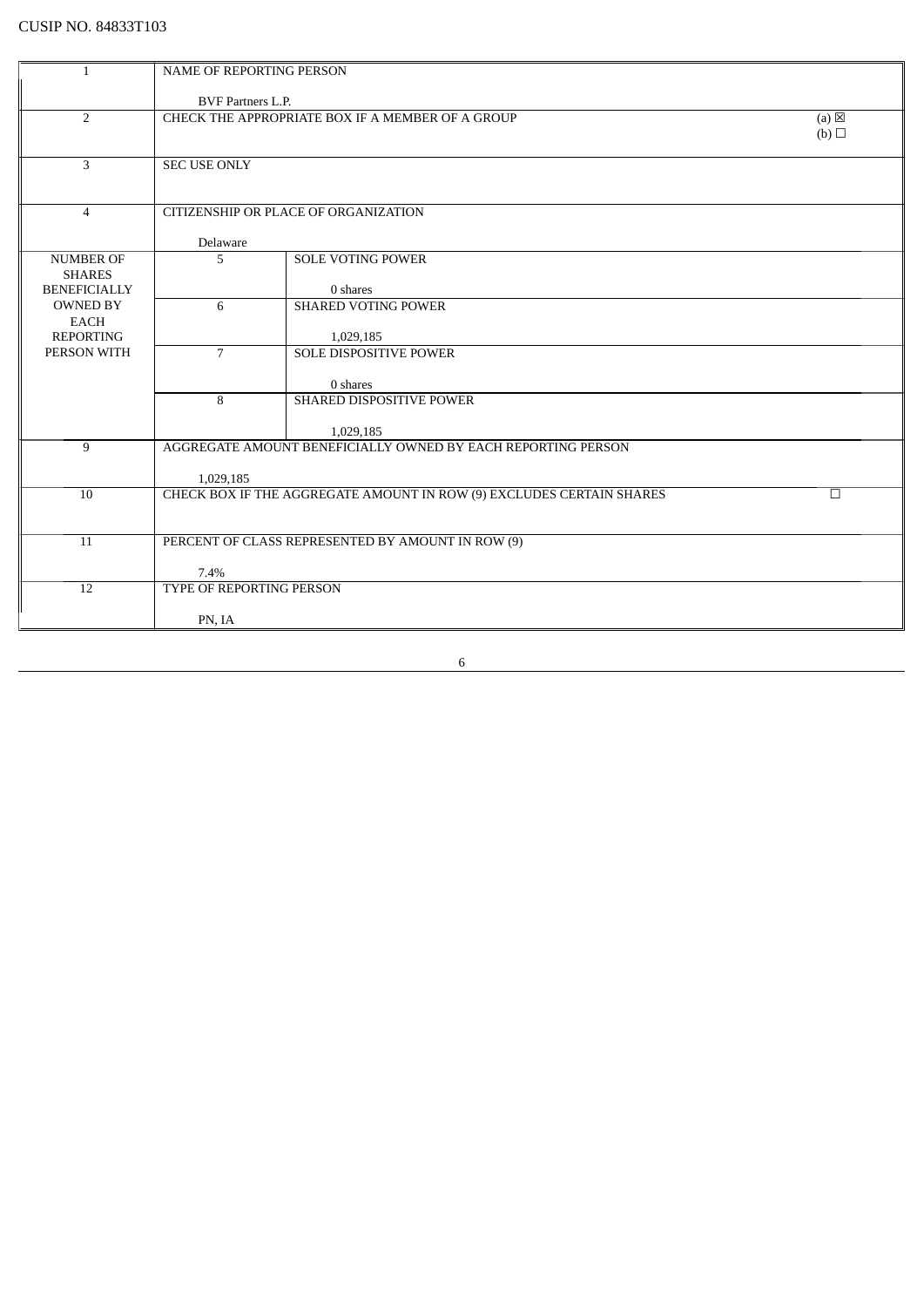| 1                                    | NAME OF REPORTING PERSON |                                                                      |                 |
|--------------------------------------|--------------------------|----------------------------------------------------------------------|-----------------|
|                                      | BVF Inc.                 |                                                                      |                 |
| $\overline{2}$                       |                          | CHECK THE APPROPRIATE BOX IF A MEMBER OF A GROUP                     | $(a) \boxtimes$ |
|                                      |                          |                                                                      | (b)             |
|                                      |                          |                                                                      |                 |
| 3                                    | <b>SEC USE ONLY</b>      |                                                                      |                 |
|                                      |                          |                                                                      |                 |
| $\overline{4}$                       |                          | CITIZENSHIP OR PLACE OF ORGANIZATION                                 |                 |
|                                      |                          |                                                                      |                 |
|                                      | Delaware                 |                                                                      |                 |
| <b>NUMBER OF</b>                     | 5                        | <b>SOLE VOTING POWER</b>                                             |                 |
| <b>SHARES</b><br><b>BENEFICIALLY</b> |                          | 0 shares                                                             |                 |
| <b>OWNED BY</b>                      | 6                        | <b>SHARED VOTING POWER</b>                                           |                 |
| <b>EACH</b>                          |                          |                                                                      |                 |
| <b>REPORTING</b>                     |                          | 1,029,185                                                            |                 |
| PERSON WITH                          | $\overline{7}$           | <b>SOLE DISPOSITIVE POWER</b>                                        |                 |
|                                      |                          |                                                                      |                 |
|                                      | 8                        | 0 shares<br>SHARED DISPOSITIVE POWER                                 |                 |
|                                      |                          |                                                                      |                 |
|                                      |                          | 1,029,185                                                            |                 |
| 9                                    |                          | AGGREGATE AMOUNT BENEFICIALLY OWNED BY EACH REPORTING PERSON         |                 |
|                                      |                          |                                                                      |                 |
|                                      | 1,029,185                |                                                                      |                 |
| 10                                   |                          | CHECK BOX IF THE AGGREGATE AMOUNT IN ROW (9) EXCLUDES CERTAIN SHARES | $\Box$          |
|                                      |                          |                                                                      |                 |
| 11                                   |                          | PERCENT OF CLASS REPRESENTED BY AMOUNT IN ROW (9)                    |                 |
|                                      |                          |                                                                      |                 |
|                                      | 7.4%                     |                                                                      |                 |
| 12                                   | TYPE OF REPORTING PERSON |                                                                      |                 |
|                                      | CO                       |                                                                      |                 |
|                                      |                          |                                                                      |                 |

<u> 1989 - Johann Barn, mars ann an t-Amhain Aonaich an t-Aonaich an t-Aonaich ann an t-Aonaich ann an t-Aonaich</u>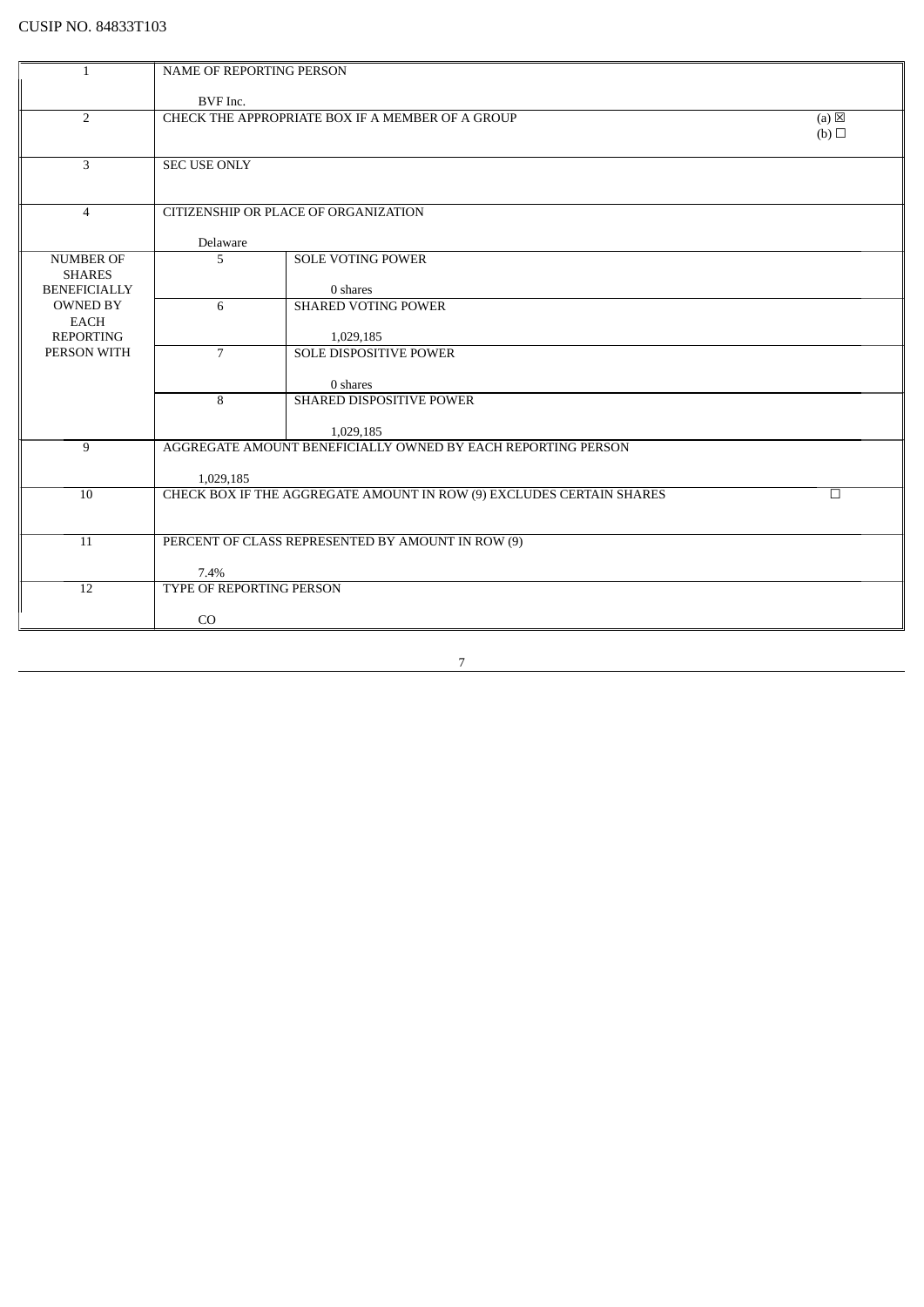| NAME OF REPORTING PERSON<br>1<br>Mark N. Lampert<br>CHECK THE APPROPRIATE BOX IF A MEMBER OF A GROUP<br>2<br>(a)<br>(b)<br>3<br><b>SEC USE ONLY</b><br>CITIZENSHIP OR PLACE OF ORGANIZATION<br>$\overline{4}$<br><b>United States</b><br>5<br><b>SOLE VOTING POWER</b><br><b>NUMBER OF</b><br><b>SHARES</b><br><b>BENEFICIALLY</b><br>0 shares<br><b>SHARED VOTING POWER</b><br><b>OWNED BY</b><br>6<br><b>EACH</b><br><b>REPORTING</b><br>1,029,185<br>PERSON WITH<br>$\overline{7}$<br><b>SOLE DISPOSITIVE POWER</b><br>0 shares<br>8<br><b>SHARED DISPOSITIVE POWER</b><br>1,029,185<br>AGGREGATE AMOUNT BENEFICIALLY OWNED BY EACH REPORTING PERSON<br>9<br>1,029,185<br>CHECK BOX IF THE AGGREGATE AMOUNT IN ROW (9) EXCLUDES CERTAIN SHARES<br>10<br>$\Box$<br>PERCENT OF CLASS REPRESENTED BY AMOUNT IN ROW (9)<br>11<br>7.4%<br>TYPE OF REPORTING PERSON<br>12<br>IN |  |  |  |
|------------------------------------------------------------------------------------------------------------------------------------------------------------------------------------------------------------------------------------------------------------------------------------------------------------------------------------------------------------------------------------------------------------------------------------------------------------------------------------------------------------------------------------------------------------------------------------------------------------------------------------------------------------------------------------------------------------------------------------------------------------------------------------------------------------------------------------------------------------------------------|--|--|--|
|                                                                                                                                                                                                                                                                                                                                                                                                                                                                                                                                                                                                                                                                                                                                                                                                                                                                              |  |  |  |
|                                                                                                                                                                                                                                                                                                                                                                                                                                                                                                                                                                                                                                                                                                                                                                                                                                                                              |  |  |  |
|                                                                                                                                                                                                                                                                                                                                                                                                                                                                                                                                                                                                                                                                                                                                                                                                                                                                              |  |  |  |
|                                                                                                                                                                                                                                                                                                                                                                                                                                                                                                                                                                                                                                                                                                                                                                                                                                                                              |  |  |  |
|                                                                                                                                                                                                                                                                                                                                                                                                                                                                                                                                                                                                                                                                                                                                                                                                                                                                              |  |  |  |
|                                                                                                                                                                                                                                                                                                                                                                                                                                                                                                                                                                                                                                                                                                                                                                                                                                                                              |  |  |  |
|                                                                                                                                                                                                                                                                                                                                                                                                                                                                                                                                                                                                                                                                                                                                                                                                                                                                              |  |  |  |
|                                                                                                                                                                                                                                                                                                                                                                                                                                                                                                                                                                                                                                                                                                                                                                                                                                                                              |  |  |  |
|                                                                                                                                                                                                                                                                                                                                                                                                                                                                                                                                                                                                                                                                                                                                                                                                                                                                              |  |  |  |
|                                                                                                                                                                                                                                                                                                                                                                                                                                                                                                                                                                                                                                                                                                                                                                                                                                                                              |  |  |  |
|                                                                                                                                                                                                                                                                                                                                                                                                                                                                                                                                                                                                                                                                                                                                                                                                                                                                              |  |  |  |
|                                                                                                                                                                                                                                                                                                                                                                                                                                                                                                                                                                                                                                                                                                                                                                                                                                                                              |  |  |  |
|                                                                                                                                                                                                                                                                                                                                                                                                                                                                                                                                                                                                                                                                                                                                                                                                                                                                              |  |  |  |
|                                                                                                                                                                                                                                                                                                                                                                                                                                                                                                                                                                                                                                                                                                                                                                                                                                                                              |  |  |  |
|                                                                                                                                                                                                                                                                                                                                                                                                                                                                                                                                                                                                                                                                                                                                                                                                                                                                              |  |  |  |
|                                                                                                                                                                                                                                                                                                                                                                                                                                                                                                                                                                                                                                                                                                                                                                                                                                                                              |  |  |  |
|                                                                                                                                                                                                                                                                                                                                                                                                                                                                                                                                                                                                                                                                                                                                                                                                                                                                              |  |  |  |
|                                                                                                                                                                                                                                                                                                                                                                                                                                                                                                                                                                                                                                                                                                                                                                                                                                                                              |  |  |  |
|                                                                                                                                                                                                                                                                                                                                                                                                                                                                                                                                                                                                                                                                                                                                                                                                                                                                              |  |  |  |
|                                                                                                                                                                                                                                                                                                                                                                                                                                                                                                                                                                                                                                                                                                                                                                                                                                                                              |  |  |  |
|                                                                                                                                                                                                                                                                                                                                                                                                                                                                                                                                                                                                                                                                                                                                                                                                                                                                              |  |  |  |
|                                                                                                                                                                                                                                                                                                                                                                                                                                                                                                                                                                                                                                                                                                                                                                                                                                                                              |  |  |  |
|                                                                                                                                                                                                                                                                                                                                                                                                                                                                                                                                                                                                                                                                                                                                                                                                                                                                              |  |  |  |
|                                                                                                                                                                                                                                                                                                                                                                                                                                                                                                                                                                                                                                                                                                                                                                                                                                                                              |  |  |  |
|                                                                                                                                                                                                                                                                                                                                                                                                                                                                                                                                                                                                                                                                                                                                                                                                                                                                              |  |  |  |
|                                                                                                                                                                                                                                                                                                                                                                                                                                                                                                                                                                                                                                                                                                                                                                                                                                                                              |  |  |  |
|                                                                                                                                                                                                                                                                                                                                                                                                                                                                                                                                                                                                                                                                                                                                                                                                                                                                              |  |  |  |
|                                                                                                                                                                                                                                                                                                                                                                                                                                                                                                                                                                                                                                                                                                                                                                                                                                                                              |  |  |  |
|                                                                                                                                                                                                                                                                                                                                                                                                                                                                                                                                                                                                                                                                                                                                                                                                                                                                              |  |  |  |
|                                                                                                                                                                                                                                                                                                                                                                                                                                                                                                                                                                                                                                                                                                                                                                                                                                                                              |  |  |  |
|                                                                                                                                                                                                                                                                                                                                                                                                                                                                                                                                                                                                                                                                                                                                                                                                                                                                              |  |  |  |
|                                                                                                                                                                                                                                                                                                                                                                                                                                                                                                                                                                                                                                                                                                                                                                                                                                                                              |  |  |  |
|                                                                                                                                                                                                                                                                                                                                                                                                                                                                                                                                                                                                                                                                                                                                                                                                                                                                              |  |  |  |
|                                                                                                                                                                                                                                                                                                                                                                                                                                                                                                                                                                                                                                                                                                                                                                                                                                                                              |  |  |  |
|                                                                                                                                                                                                                                                                                                                                                                                                                                                                                                                                                                                                                                                                                                                                                                                                                                                                              |  |  |  |
|                                                                                                                                                                                                                                                                                                                                                                                                                                                                                                                                                                                                                                                                                                                                                                                                                                                                              |  |  |  |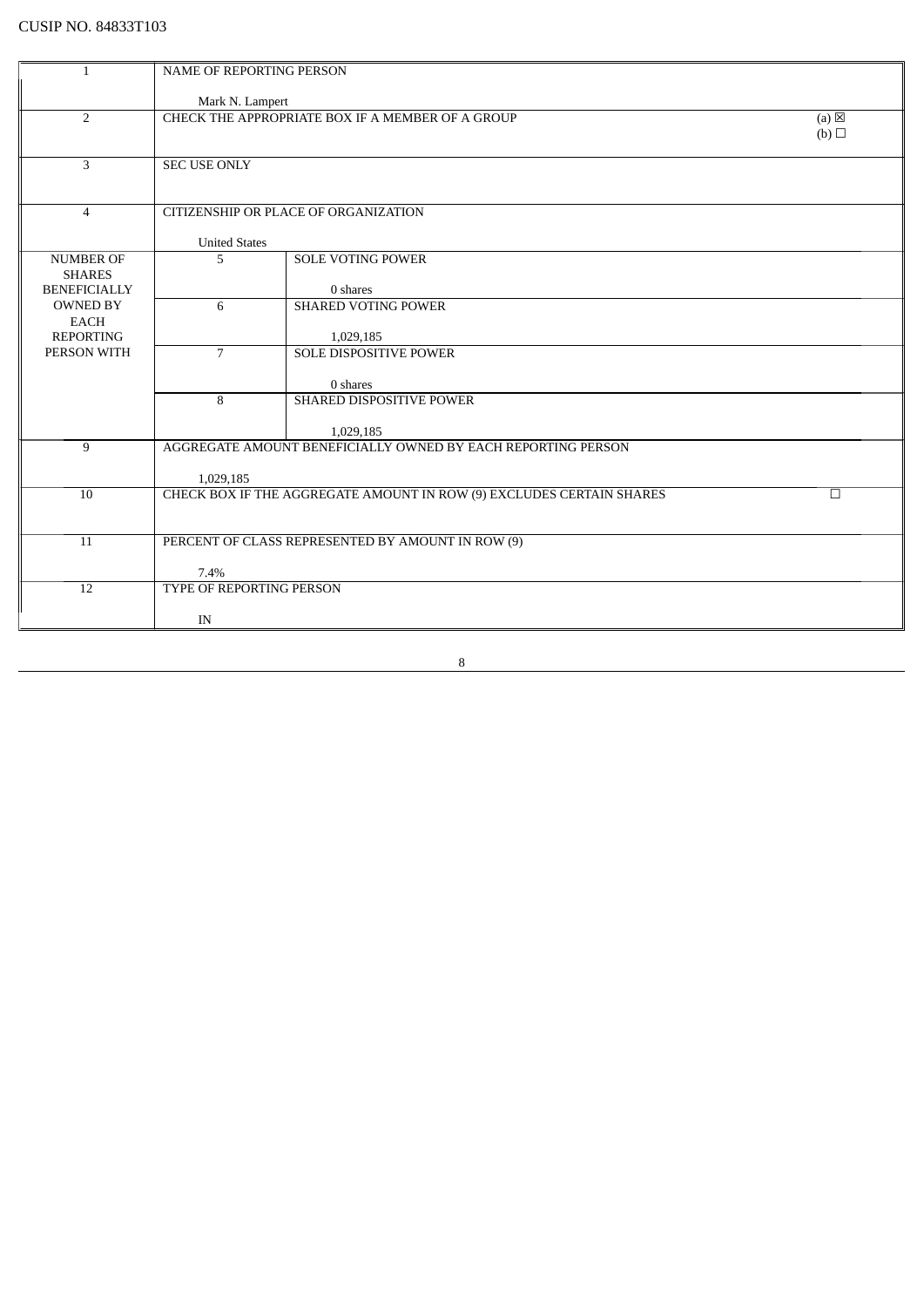| Item $1(a)$ .                                   | Name of Issuer:                                                                                                                                                  |
|-------------------------------------------------|------------------------------------------------------------------------------------------------------------------------------------------------------------------|
|                                                 | Spero Therapeutics, Inc., a Delaware corporation (the "Issuer").                                                                                                 |
| Item $1(b)$ .                                   | Address of Issuer's Principal Executive Offices:                                                                                                                 |
|                                                 | 675 Massachusetts Avenue, 14th Floor<br>Cambridge, Massachusetts 02139                                                                                           |
| Item $2(a)$ .<br>Item $2(b)$ .<br>Item $2(c)$ . | Name of Person Filing<br>Address of Principal Business Office or, if None, Residence<br>Citizenship                                                              |
|                                                 | Biotechnology Value Fund, L.P. ("BVF")<br>1 Sansome Street, 30 <sup>th</sup> Floor<br>San Francisco, California 94104<br>Citizenship: Delaware                   |
|                                                 | Biotechnology Value Fund II, L.P. ("BVF2")<br>1 Sansome Street, 30 <sup>th</sup> Floor<br>San Francisco, California 94104<br>Citizenship: Delaware               |
|                                                 | Biotechnology Value Trading Fund OS LP ("Trading Fund OS")<br>PO Box 309 Ugland House<br>Grand Cayman, KY1-1104<br>Cayman Islands<br>Citizenship: Cayman Islands |
|                                                 | BVF Partners OS Ltd. ("Partners OS")<br>PO Box 309 Ugland House<br>Grand Cayman, KY1-1104<br>Cayman Islands<br>Citizenship: Cayman Islands                       |
|                                                 | BVF Partners L.P. ("Partners")<br>1 Sansome Street, 30th Floor<br>San Francisco, California 94104<br>Citizenship: Delaware                                       |
|                                                 | BVF Inc.<br>1 Sansome Street, 30 <sup>th</sup> Floor<br>San Francisco, California 94104<br>Citizenship: Delaware                                                 |

Mark N. Lampert ("Mr. Lampert") 1 Sansome Street, 30<sup>th</sup> Floor San Francisco, California 94104 Citizenship: United States

Each of the foregoing is referred to as a "Reporting Person" and collectively as the "Reporting Persons."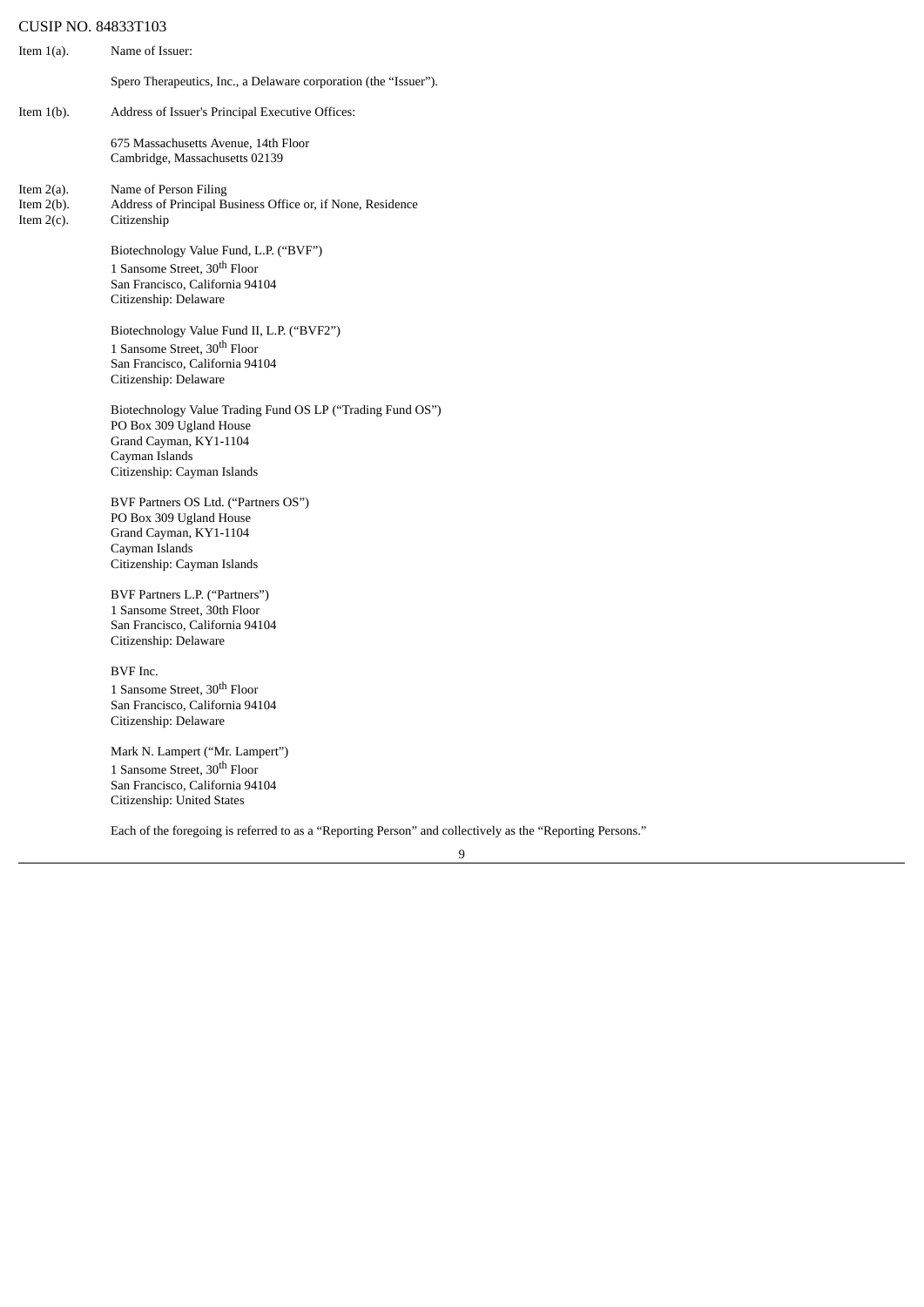| Item $2(d)$ . | Title of Class of Securities:                                                                                     |               |                                                                                                                                                                                                                                                        |  |
|---------------|-------------------------------------------------------------------------------------------------------------------|---------------|--------------------------------------------------------------------------------------------------------------------------------------------------------------------------------------------------------------------------------------------------------|--|
|               | Common Stock, \$0.001 par value (the "Common Stock")                                                              |               |                                                                                                                                                                                                                                                        |  |
| Item $2(e)$ . | <b>CUSIP Number:</b>                                                                                              |               |                                                                                                                                                                                                                                                        |  |
|               | 84833T103                                                                                                         |               |                                                                                                                                                                                                                                                        |  |
| Item 3.       | If This Statement is Filed Pursuant to Rule 13d-1(b), or 13d-2(b) or (c), Check Whether the Person Filing is a:   |               |                                                                                                                                                                                                                                                        |  |
|               |                                                                                                                   | $\sqrt{x}$    | Not applicable.                                                                                                                                                                                                                                        |  |
|               | (a)                                                                                                               | $\frac{1}{2}$ | Broker or dealer registered under Section 15 of the Exchange Act.                                                                                                                                                                                      |  |
|               | $\frac{1}{2}$<br>Bank as defined in Section 3(a)(6) of the Exchange Act.<br>(b)                                   |               |                                                                                                                                                                                                                                                        |  |
|               | $\frac{1}{2}$<br>Insurance company as defined in Section $3(a)(19)$ of the Exchange Act.<br>(c)                   |               |                                                                                                                                                                                                                                                        |  |
|               | $\frac{1}{2}$<br>Investment company registered under Section 8 of the Investment Company Act.<br>(d)              |               |                                                                                                                                                                                                                                                        |  |
|               | An investment adviser in accordance with Rule $13d-1(b)(1)(ii)(E)$ .<br>(e)<br>$\frac{1}{2}$                      |               |                                                                                                                                                                                                                                                        |  |
|               | (f)<br>An employee benefit plan or endowment fund in accordance with Rule $13d-1(b)(1)(ii)(F)$ .<br>$\frac{1}{2}$ |               |                                                                                                                                                                                                                                                        |  |
|               | A parent holding company or control person in accordance with Rule $13d-1(b)(1)(ii)(G)$ .<br>(g)<br>$\frac{1}{2}$ |               |                                                                                                                                                                                                                                                        |  |
|               | (h)<br>$\frac{1}{2}$<br>A savings association as defined in Section 3(b) of the Federal Deposit Insurance Act.    |               |                                                                                                                                                                                                                                                        |  |
|               | (i)<br>$\frac{1}{2}$                                                                                              |               | A church plan that is excluded from the definition of an investment company under Section $3(c)(14)$ of the Investment Company Act.                                                                                                                    |  |
|               | (j)<br>$\frac{1}{2}$<br>Group, in accordance with Rule $13d-1(b)(1)(ii)(J)$ .                                     |               |                                                                                                                                                                                                                                                        |  |
|               | (k)                                                                                                               | $\frac{1}{2}$ | Group, in accordance with Rule 240.13d-1(b)(1)(ii)(K). If filing as a non-U.S. institution in accordance with Rule 240.13d-1(b)(1)(ii)(J), p<br>the type of institution:                                                                               |  |
| Item 4.       | Ownership                                                                                                         |               |                                                                                                                                                                                                                                                        |  |
| (a)           | Amount beneficially owned:                                                                                        |               |                                                                                                                                                                                                                                                        |  |
|               |                                                                                                                   |               | As of the close of business on November 9, 2017 (i) BVF beneficially owned 510,846 shares of Common Stock, (ii) BVF2 beneficially owned 326,647<br>shares of Common Stock, and (iii) Trading Fund OS beneficially owned 87,695 shares of Common Stock. |  |

Partners OS, as the general partner of Trading Fund OS, may be deemed to beneficially own the 87,695 shares of Common Stock beneficially owned by Trading Fund OS.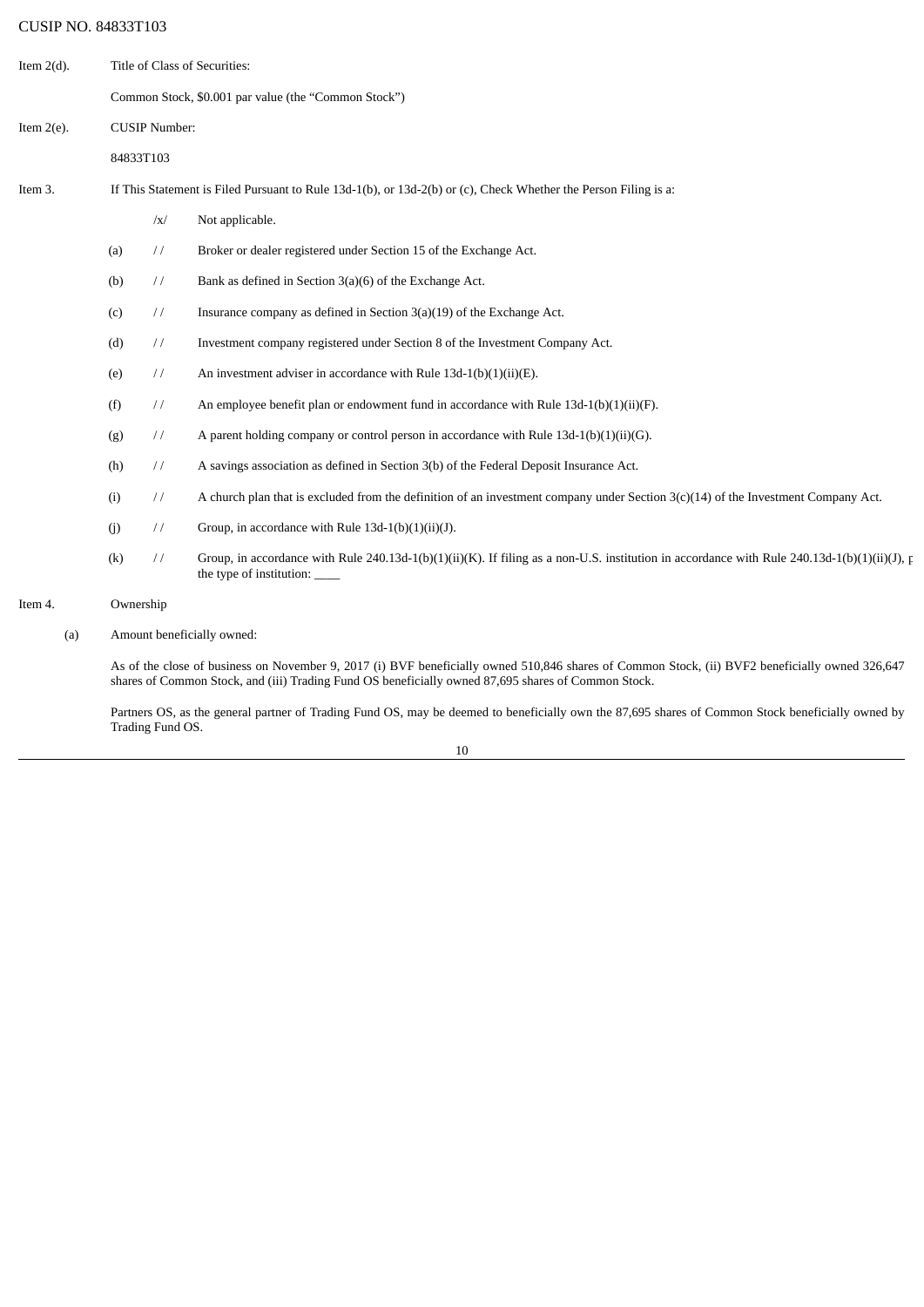Partners, as the general partner of BVF, BVF2, the investment manager of Trading Fund OS, and the sole member of Partners OS, may be deemed to beneficially own the 1,029,185 shares of Common Stock beneficially owned in the aggregate by BVF, BVF2, Trading Fund OS, and certain Partners managed accounts (the "Partners Managed Accounts"), including 103,997 shares of Common Stock held in the Partners Managed Accounts.

BVF Inc., as the general partner of Partners, may be deemed to beneficially own the 1,029,185 shares of Common Stock beneficially owned by Partners.

Mr. Lampert, as a director and officer of BVF Inc., may be deemed to beneficially own the 1,029,185 shares of Common Stock beneficially owned by BVF Inc.

The foregoing should not be construed in and of itself as an admission by any Reporting Person as to beneficial ownership of any shares of Common Stock owned by another Reporting Person. Partners OS disclaims beneficial ownership of the shares of Common Stock beneficially owned by Trading Fund OS. Each of Partners, BVF Inc. and Mr. Lampert disclaims beneficial ownership of the shares of Common Stock beneficially owned by BVF, BVF2, Trading Fund OS, and the Partners Managed Accounts, and the filing of this statement shall not be construed as an admission that any such person or entity is the beneficial owner of any such securities.

(b) Percent of class:

The following percentages are based on 13,897,684 shares of Common Stock outstanding as disclosed in the Issuer's prospectus filed with the Securities and Exchange Commission on November 2, 2017.

As of the close of business on November 9, 2017 (i) BVF beneficially owned approximately 3.7% of the outstanding shares of Common Stock, (ii) BVF2 beneficially owned approximately 2.4% of the outstanding shares of Common Stock, (iii) Trading Fund OS beneficially owned less than 1% of the outstanding shares of Common Stock (iv) Partners OS may be deemed to beneficially own less than 1% of the outstanding shares of Common Stock, and (v) each of Partners, BVF Inc. and Mr. Lampert may be deemed to beneficially own approximately 7.4% of the outstanding shares of Common Stock (less than 1% of which is held in the Partners Managed Accounts).

- (c) Number of shares as to which such person has:
- (i) Sole power to vote or to direct the vote

See Cover Pages Items 5-9.

(ii) Shared power to vote or to direct the vote

See Cover Pages Items 5-9.

(iii) Sole power to dispose or to direct the disposition of

See Cover Pages Items 5-9.

(iv) Shared power to dispose or to direct the disposition of

See Cover Pages Items 5-9.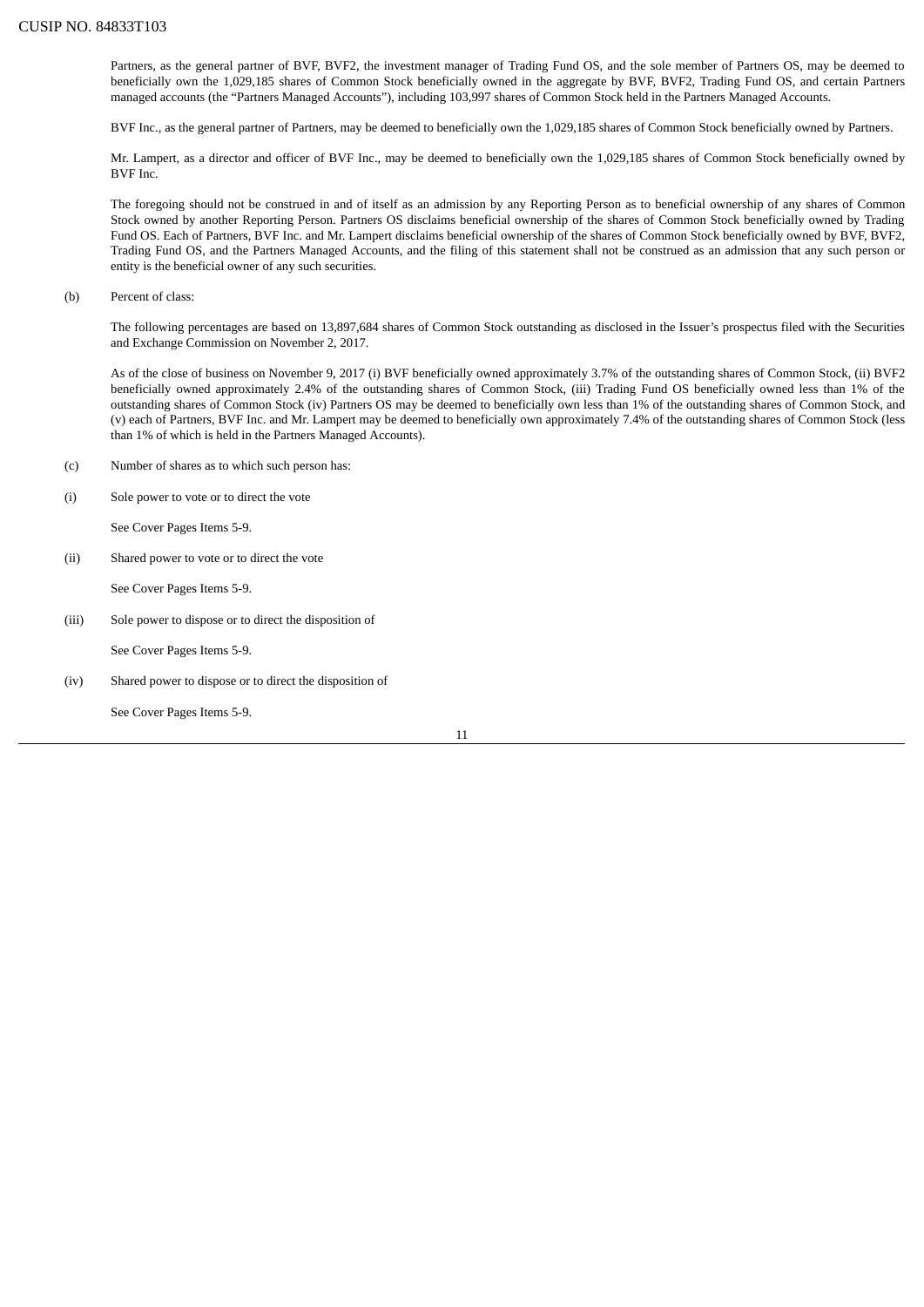| Item 5.  | Ownership of Five Percent or Less of a Class.                                                                                                                                                 |
|----------|-----------------------------------------------------------------------------------------------------------------------------------------------------------------------------------------------|
|          | Not Applicable.                                                                                                                                                                               |
| Item 6.  | Ownership of More than Five Percent on Behalf of Another Person.                                                                                                                              |
|          | Partners, BVF Inc. and Mr. Lampert share voting and dispositive power over the shares of Common Stock beneficially owned by BVF, BVF2, Trading<br>Fund OS, and the Partners Managed Accounts. |
| Item 7.  | Identification and Classification of the Subsidiary That Acquired the Security Being Reported on by the Parent Holding Company or Control Person.                                             |
|          | Not Applicable.                                                                                                                                                                               |
| Item 8.  | Identification and Classification of Members of the Group.                                                                                                                                    |
|          | See Exhibit 99.1.                                                                                                                                                                             |
| Item 9.  | Notice of Dissolution of Group.                                                                                                                                                               |
|          | Not Applicable.                                                                                                                                                                               |
| Item 10. | Certifications.                                                                                                                                                                               |
|          | Dresigning below sook of the undeveloped contifies that to the best of its knowledge and belief, the cognities veferred to above years not acquired and are                                   |

By signing below each of the undersigned certifies that, to the best of its knowledge and belief, the securities referred to above were not acquired and are not held for the purpose of or with the effect of changing or influencing the control of the issuer of the securities and were not acquired and are not held in connection with or as a participant in any transaction having that purpose or effect.

12

<u> 1980 - Johann Barn, fransk politik (d. 1980)</u>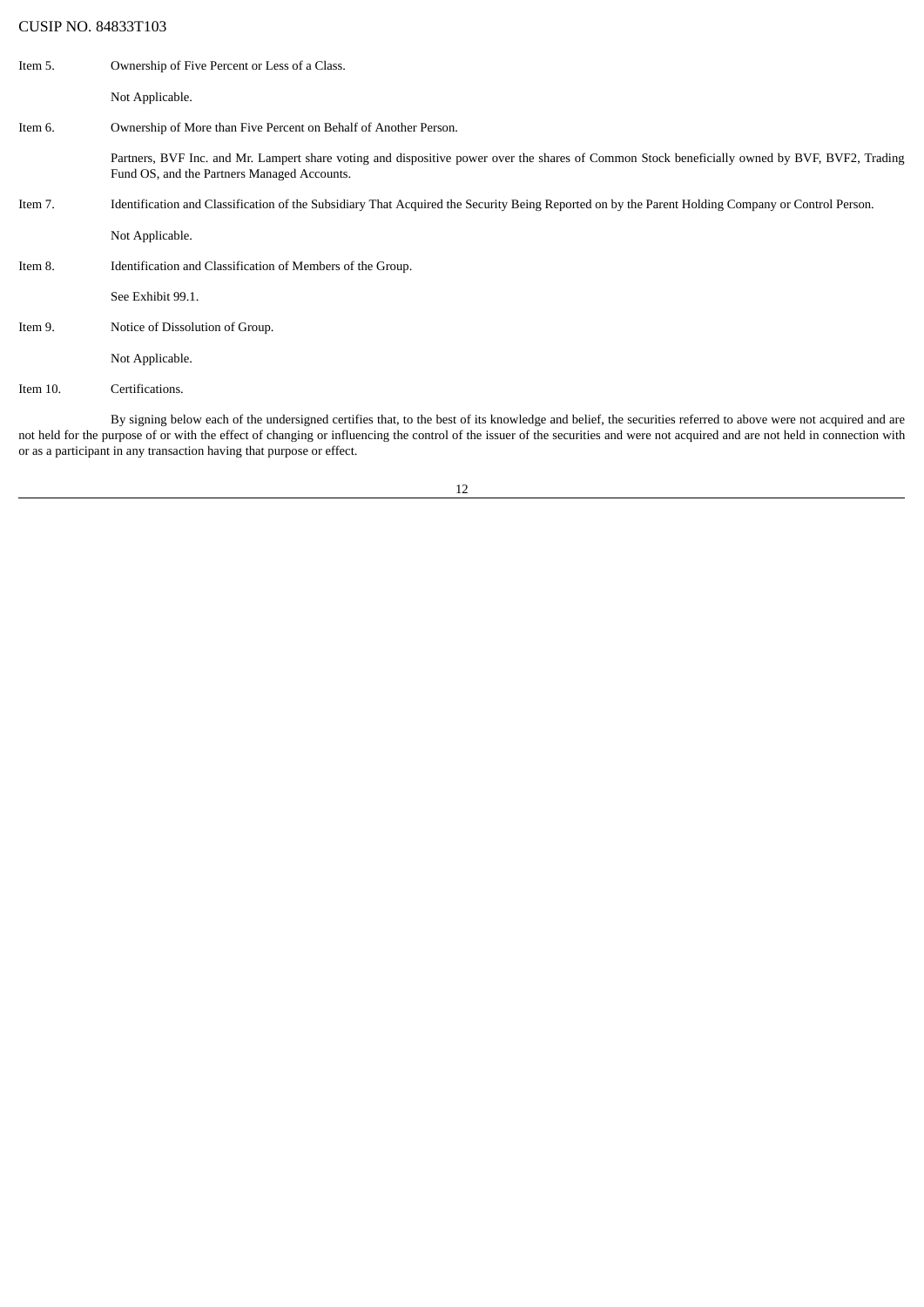#### **SIGNATURE**

After reasonable inquiry and to the best of his knowledge and belief, each of the undersigned certifies that the information set forth in this statement is true, complete and correct.

Dated: November 9, 2017

BIOTECHNOLOGY VALUE FUND, L.P. BVF INC.

- By: BVF Partners L.P., its general partner *by:* BVF Inc., its general partner *by:* BVF Inc., its general partner *by:* Mark N. Lampert *by:* Mark N. Lampert *by:* Mark N. Lampert *by:* Mark N. Lampert *by:* Mark N. Lampe By: BVF Inc., its general partner
- By: /s/ Mark N. Lampert Mark N. Lampert President 1999 / President 1999 / President 1999 / President 1999 / President 1999 / President 1999 / President

President

MARK N. LAMPERT

- BIOTECHNOLOGY VALUE FUND II, L.P.
- By: BVF Partners L.P., its general partner
- By: BVF Inc., its general partner
- By: /s/ Mark N. Lampert Mark N. Lampert President

## BVF PARTNERS L.P.

- By: BVF Inc., its general partner
- By: /s/ Mark N. Lampert Mark N. Lampert President

#### BVF PARTNERS OS LTD.

- By: BVF Partners L.P., its sole member<br>By: BVF Inc., its general partner
- BVF Inc., its general partner
- By: /s/ Mark N. Lampert

Mark N. Lampert President

## BIOTECHNOLOGY VALUE TRADING FUND OS LP

- By: BVF Partners L.P., its investment manager
- By: BVF Inc., its general partner
- By: /s/ Mark N. Lampert

Mark N. Lampert President